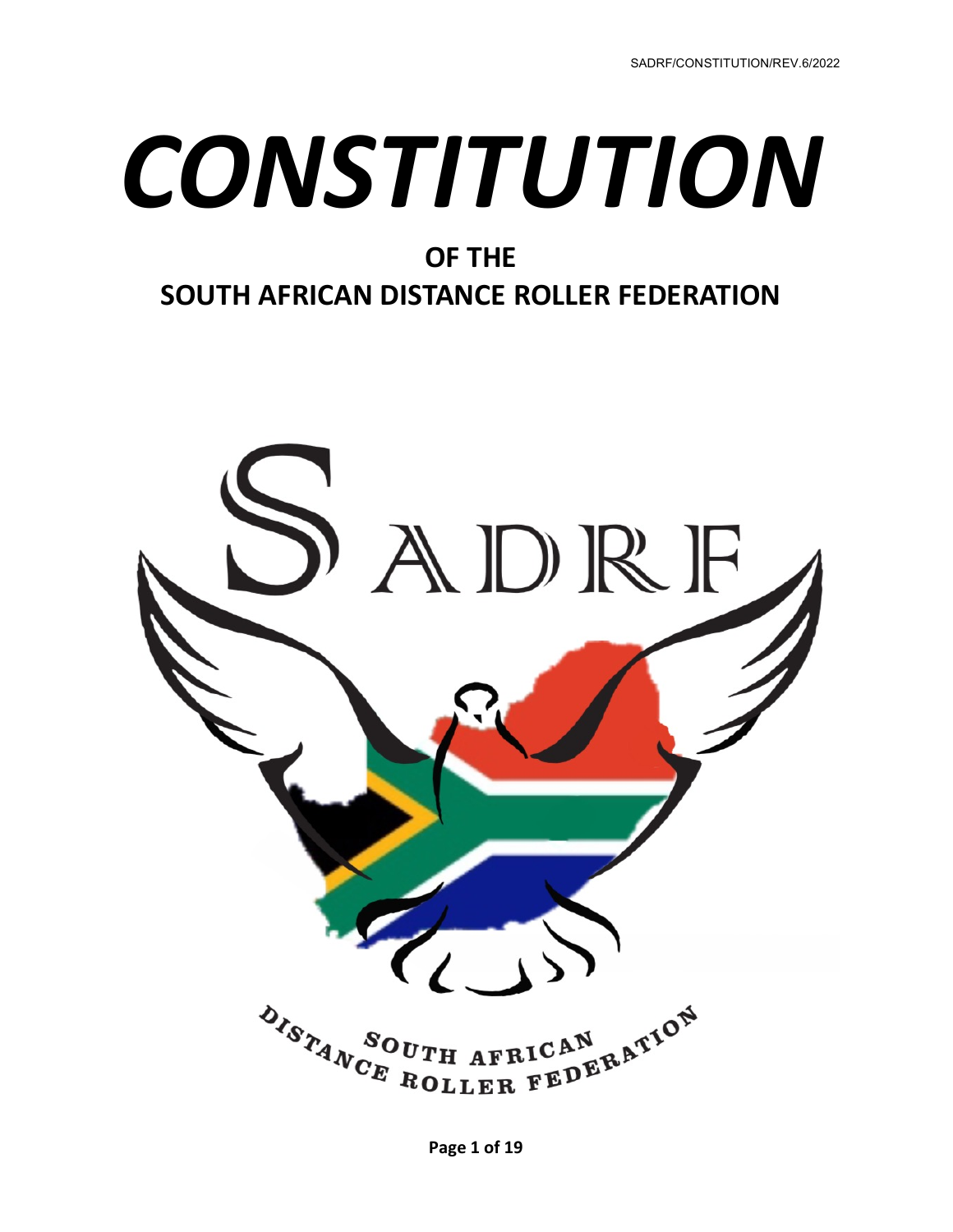# **TABEL OF CONTENT**

| Page |
|------|
|      |
|      |
|      |
|      |
|      |
|      |
|      |
|      |
|      |
|      |
|      |
|      |
|      |
|      |
|      |
|      |
|      |
|      |
|      |
|      |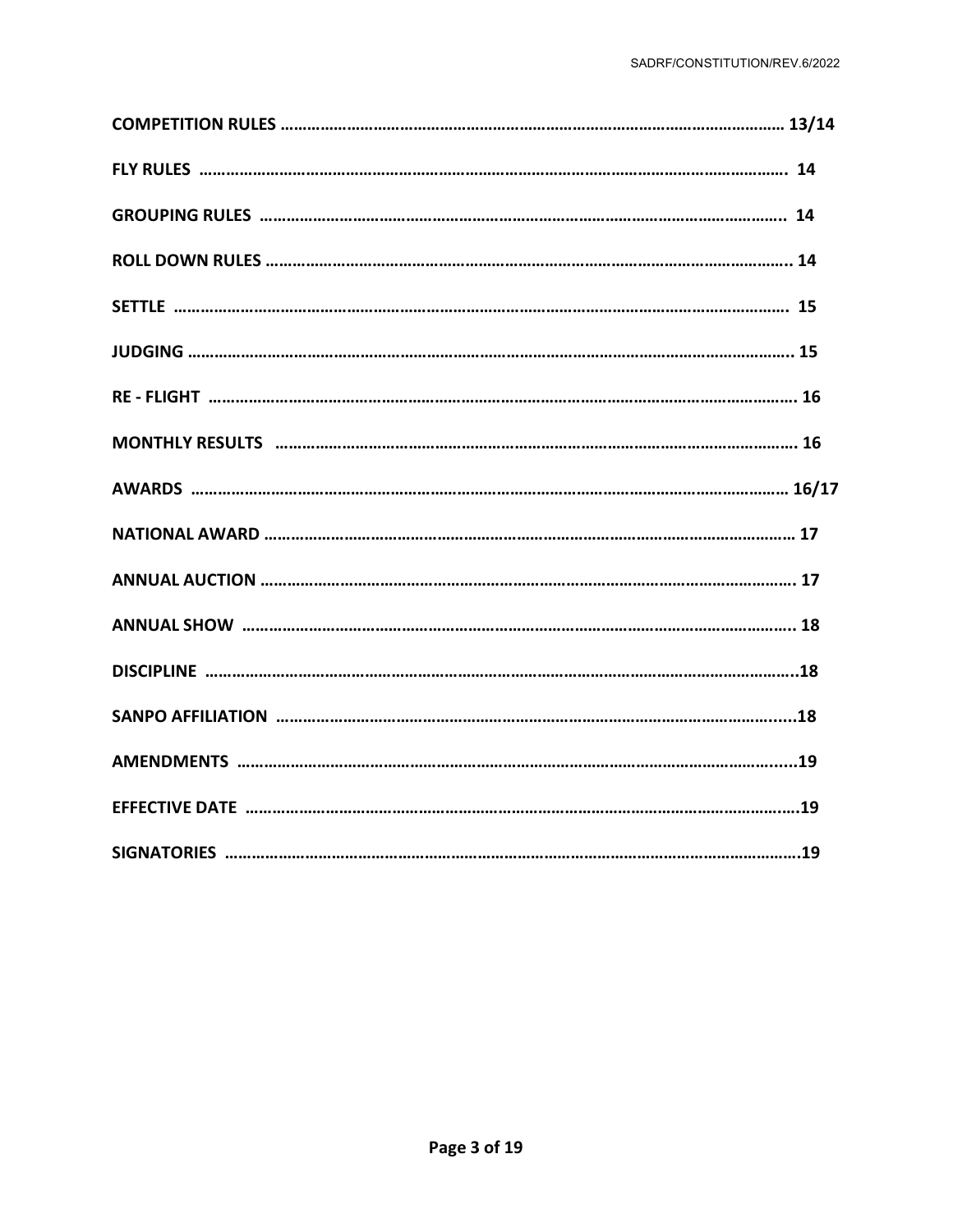# **CONSTITUTION OF THE SOUTH AFRICAN DISTANCE ROLLER FEDERATION**

#### **1. NAME**

1.1 The name of the organization is the South African Distance Roller Federation.

#### **2. OBJECTIVE**

2.1 The objective of the South African Distance Roller Federation is to improve the quality and standard of the distance roller pigeon in South Africa.

#### **3. AFFILIATION**

3.1 Any Distance Roller Pigeon Club that consists out of three (3) or more members (Chairman, Secretary and Treasury) may affiliate to the South African Distance Roller Federation by submitting the South African Distance Roller Federation's Application for Affiliation form.

Application for affiliation must be accompanied by the following documents:

- Constitution of the club applying for affiliation.
- Name list of members in the club applying for affiliation.
- 3.2 The application will be approved by a majority vote of the Executive Committee of the South African Distance Roller Federation, during their Annual General meeting or special executive meeting.
- 3.3 It is compulsory for a flying member of an affiliated club to take part in the South African Distance Roller Federation league.
- 3.4 Newly affiliated clubs who have not competed in a South African Distance Roller Federation league competition will not have the right to table new motions or vote during their first Annual General meeting.
- 3.5 All newly affiliated clubs will pay an affiliation fee as determined and approved at the A.G.M
- 3.6 For newly affiliated clubs and individual membership the registration fee will be R250.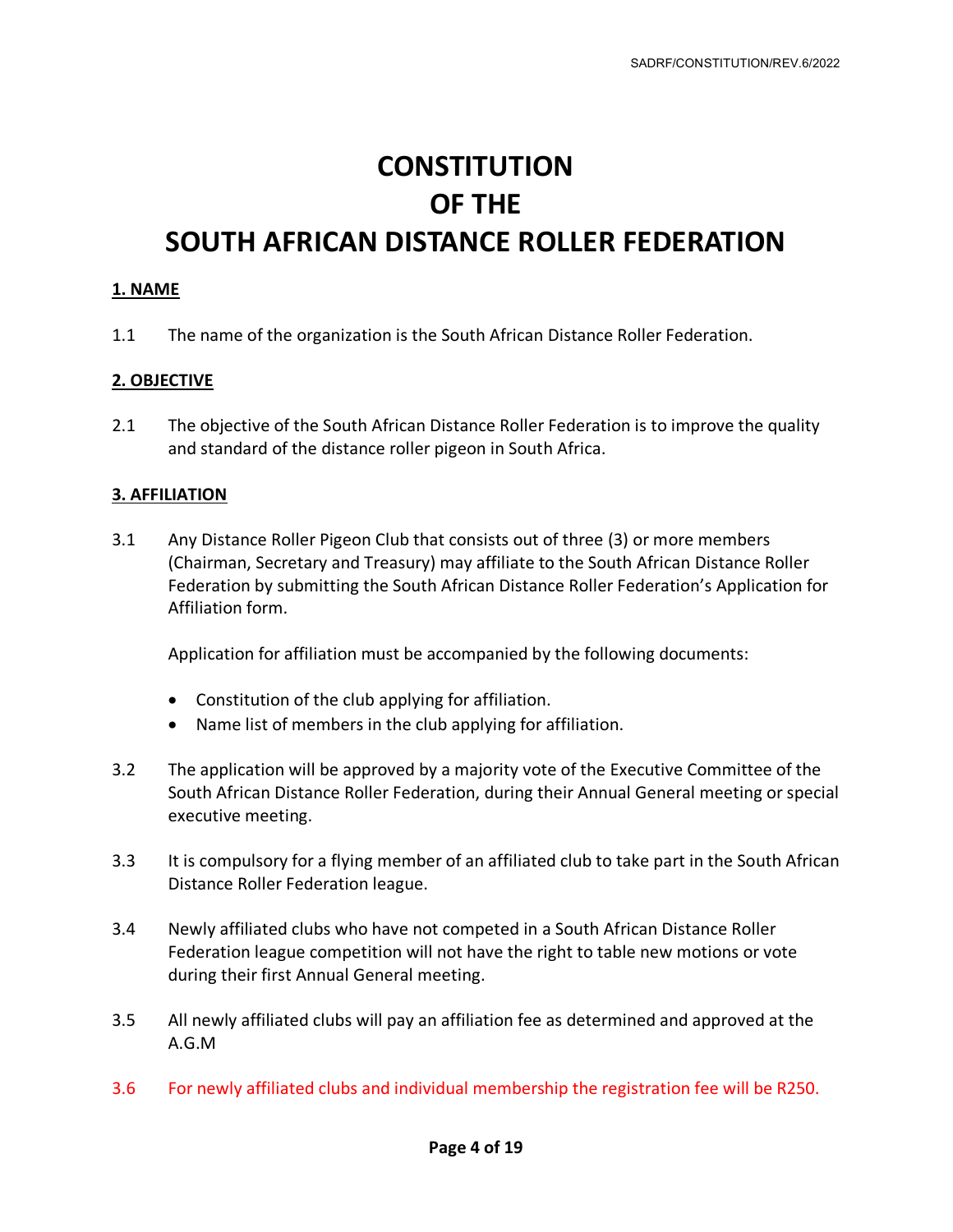# **4. MEMBERSHIP**

- 4.1 Any person may become a member or none flying member of the South African Distance Roller Federation by completing a registration form and paying the prescribed membership fee.
- 4.2 Membership is open to all races, genders and includes junior as well as senior persons.
- 4.3 Membership entitles a member to the following privileges:
	- To purchase South African Distance Roller Federation pigeon rings and branded clothing.
	- To participate in all South African Distance Roller Federation competitions.
	- To receive all South African Distance Roller Federation literature.
	- To be elected as a Sub-Committee or Executive Committee member.
- 4.4 Members that migrate to another club must provide a clean letter to indicate that all their fees to their previous club and to the South African Distance Roller Federation is up to date. The letter must also include a short behavior history of the member before they can compete under the new club.
- 4.5 A Novice Member is a first-time flyer who has never competed in any club competitions.

# **5. INDIVIDUAL MEMBERSHIP**

- 5.1 Any person may join the South African Distance Roller Federation as an individual member by completing an application form and paying his/her registration fee for an individual member.
- 5.2 Individual members are those members who reside outside a 50km radius from an Affiliated club and does not belong to a club.
- 5.3 Individual members will pay an affiliation fee of R250 as per Par 3.6.
- 5.4 Individual members will also pay a registration fee of R400 per year, which includes 50 rings.
- 5.5 SADRF affiliated clubs may not be forced to accommodate an individual member within their club.
- 5.6 If an individual member wants to compete, the member may only register at one of the affiliated clubs, and the said club where the member is then registered is the only club that may judge the member during the official club competitions.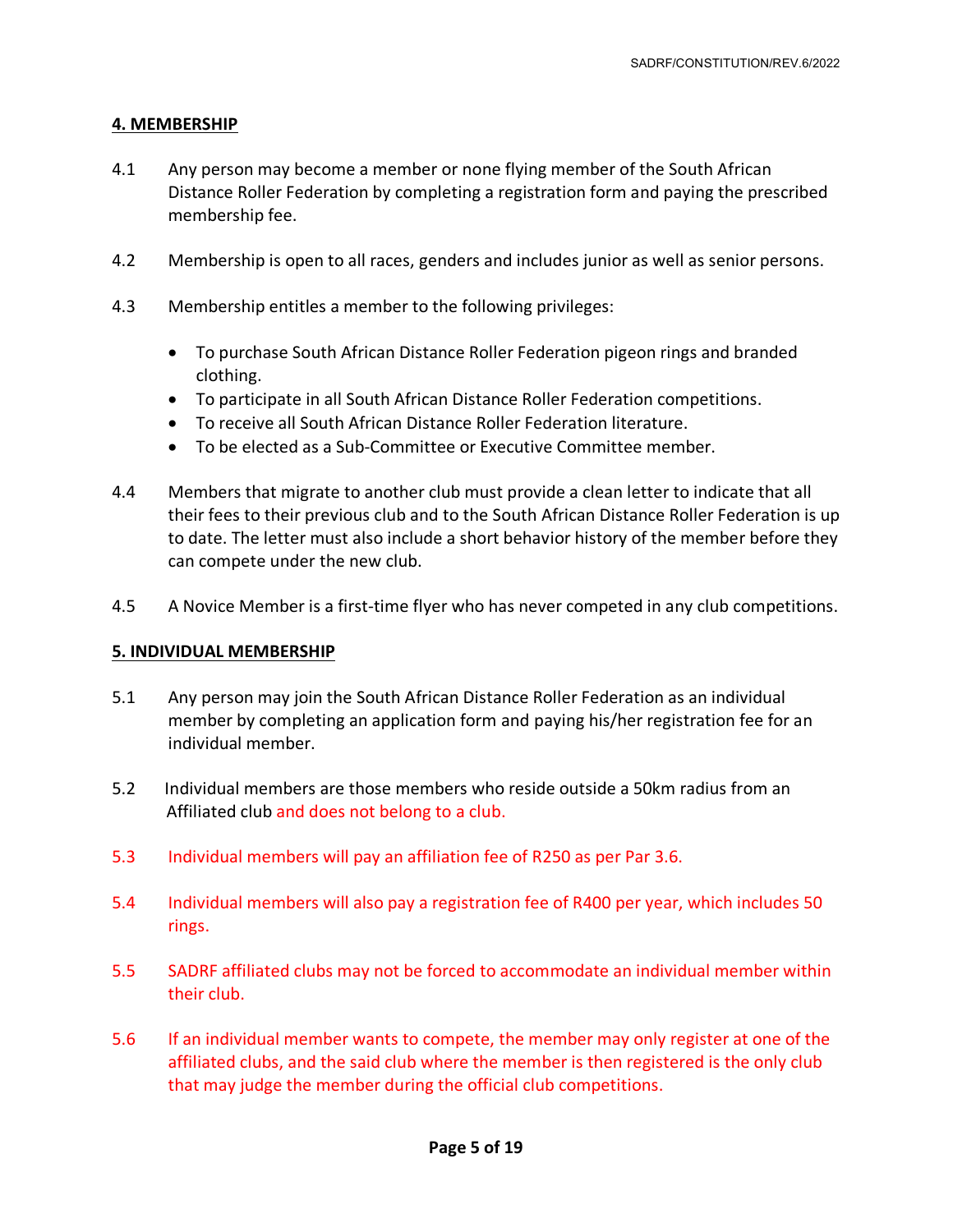#### **6. SINGLE FLYING MEMBERSHIP**

- 6.1 Any person may join the South African Distance Roller Federation as a single member by completing an application form and paying his/her registration fee for a single member.
- 6.2 Single membership will be for members who belongs to an affiliated club.
- 6.3 Single flying member registration fee is R400 per year, includes 50 rings

#### **7. PARTNER MEMBERSHIP**

- 7.1 A maximum of two (2) members may join the South African Distance Roller Federation as a partnership by completing an application form and paying their registration fee for a partnership.
- 7.2 Partner membership will be for members who belong to an affiliated club.
- 7.3 Partnerships must have an assigned name (Example: JJ Lofts).
- 7.4 A partnership may only compete from a single nominated premises.
- 7.4 Partnership registration fee is R600 per year, which includes 50 rings.

#### **8. NON FLYING MEMBER**

- 8.1 Any person may join the South African Distance Roller Federation as a non flying member by completing an application form and paying the prescribed registration fee.
- 8.2 Non flying members may only be a non flying member for one year, in the ensuing year the member must be registered as a flying member.
- 8.3 Non flying members may be utilised as judges, but not as an Umpire.
- 8.4 Non flying member registration fee is R100 per year, member will not be allegeable for any rings.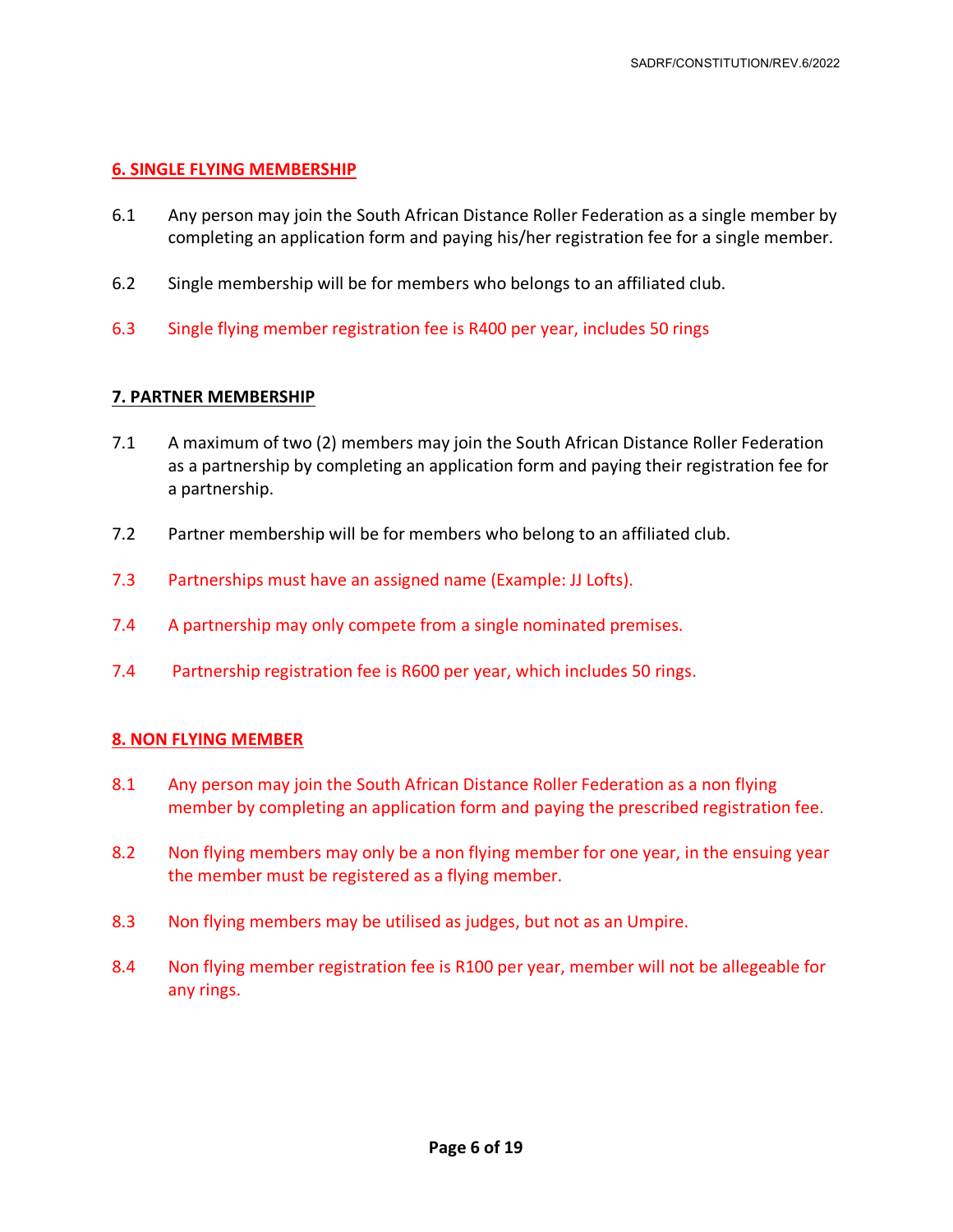## **9. MEMBER REGISTRATION**

- 9.1 All members of the South African Distance Roller Federation must register at the beginning of each year, before the commencement of the first competition.
- 9.2 New members will register from the date of joining the South African Distance Roller Federation.
- 9.3 A member may only register with one affiliated club.
- 9.4 Only registered members will be allowed to participate in South African Distance Roller Federation competitions.
- 9.5 All member registration forms must be sent via email to: [secretary@sadrf.co.za](mailto:secretary@sadrf.co.za) as well a[s treasurer@sadrf.co.za](mailto:treasurer@sadrf.co.za) by the affiliated club Secretary.

## **10. PIGEON REGISTRATION**

- 10.1 Pigeons that will compete in the year must be registered before the commencement of the first competition.
- 10.2 Should a member fail to register a pigeon/s for whatever reason, the pigeon/s may be registered as a "late registration" at a fee as determined and approved by the Annual General Meeting, with the understanding that the pigeon/s was or were not registered on another member's name.

#### 10.3 Late registration fee will be R50 per pigeon as per Par 10.2

- 10.4 Where members exchange registered competition pigeons amongst one another these pigeons must be de-registered by the current owner and registered by the new owner. These pigeons will only be allowed to compete in competitions after six months from date of registration, novice members are excluded from this rule.
- 10.5 New members will register his/her pigeons once their memberships are approved.
- 10.6 Pigeon registration forms must include, Name and or Club Name, Ring Number and Year reflected on the ring.
- 10.7 No Score Sheet will be accepted by the South African Distance Roller Federation without pigeon registration forms being completed, submitted and approved by the Executive Committee.
- 10.8 All pigeon registration forms must be sent via email to: [secretary@sadrf.co.za](mailto:secretary@sadrf.co.za) as well as [treasurer@sadrf.co.za](mailto:treasurer@sadrf.co.za) by the affiliated club Secretary.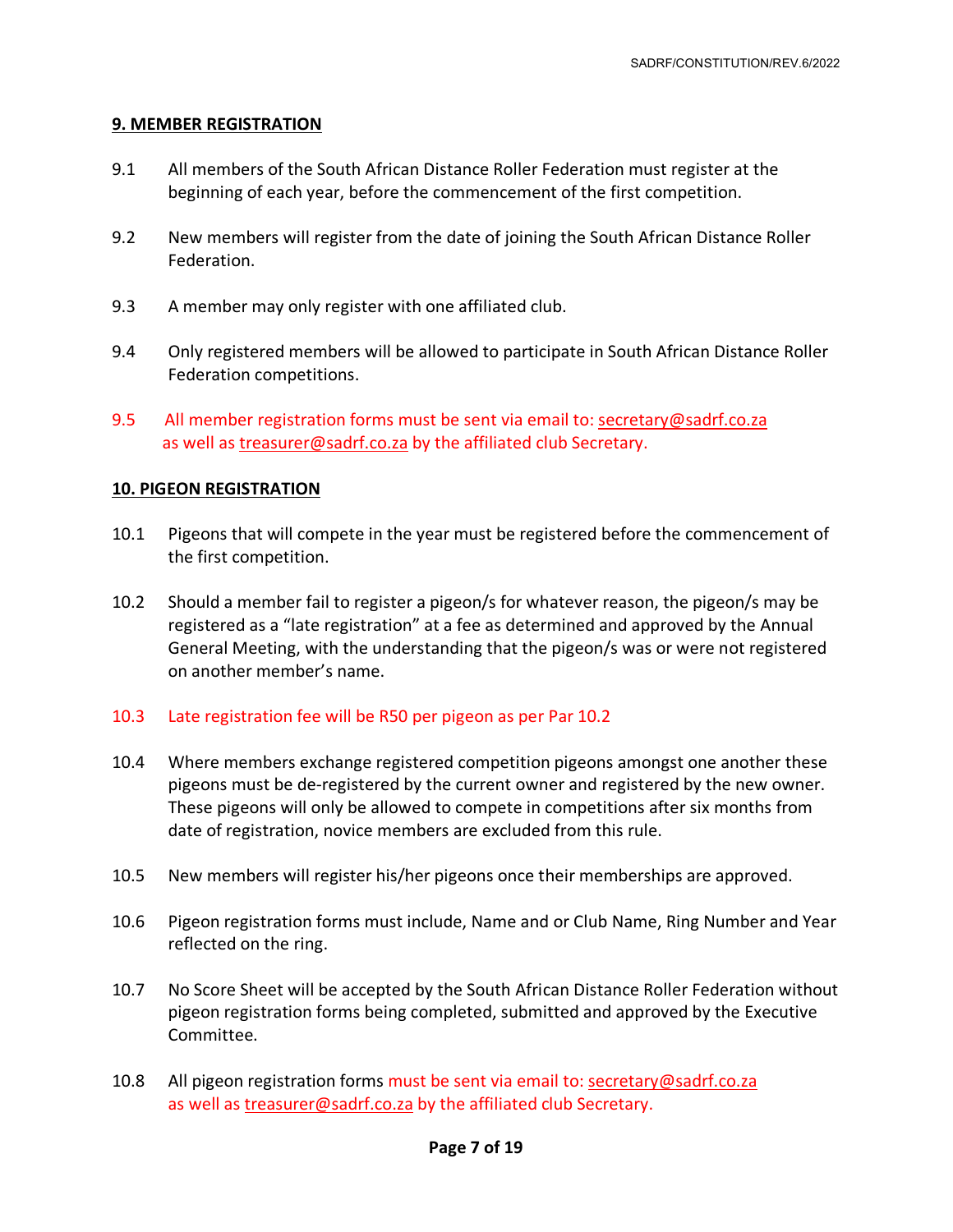#### **11. EXECUTIVE COMMITTEE**

11.1 The Executive Committee of the South African Distance Roller Federation consist of a Chairman, Vice - Chairman, Secretary and Treasurer/Ring Steward.

#### **12. ELECTION OF THE EXECUTIVE COMMITTEE**

- 12.1 The election of the Executive Committee will be done by the Sub-Committee at the Annual General Meeting.
- 12.2 Two or more members from one (1) club are not allowed to be elected for a position on the Executive Committee.
- 12.3 A member who stands to be elected as an Executive Committee member for the South African Distance Roller Federation must be an Executive Committee member of his/her club.
- 12.4 For a member of the Sub-Committee to be elected as an Executive Committee member in the event of a vacant position the following must happen:
	- The vacant position must be advertised with a closing date for submission of applications.
	- Application must be done in writing and must be submitted on or before the closing date. No late applications will be accepted.
	- Successful applicants will complete a questionnaire to access their capabilities for the position for which they have applied. Candidates who achieved a score above 80% will be placed on the shortlist.
	- The shortlist of names will be handed over to the Sub-Committee.
- 12.5 The election of the Executive Committee will be done by secret ballot.
- 12.6 Where the vote for two (2) or more candidates in a particular position is equal, the Sub-Committee will vote again. If the result remains the same the outcome of the election will be determined by lot.
- 12.7 Elected members of the Executive Committee will serve in their respective positions for a period of (3) years. The period of three (3) years constitutes one (1) term, after which they are eligible for re-election.
- 12.8 Elected members of the Executive Committee who stands for re-election after their first term may after they are re-elected serve for a second term. Thereafter they will only be eligible for re-election after one term (3 years) have lapsed.

#### **Page 8 of 19**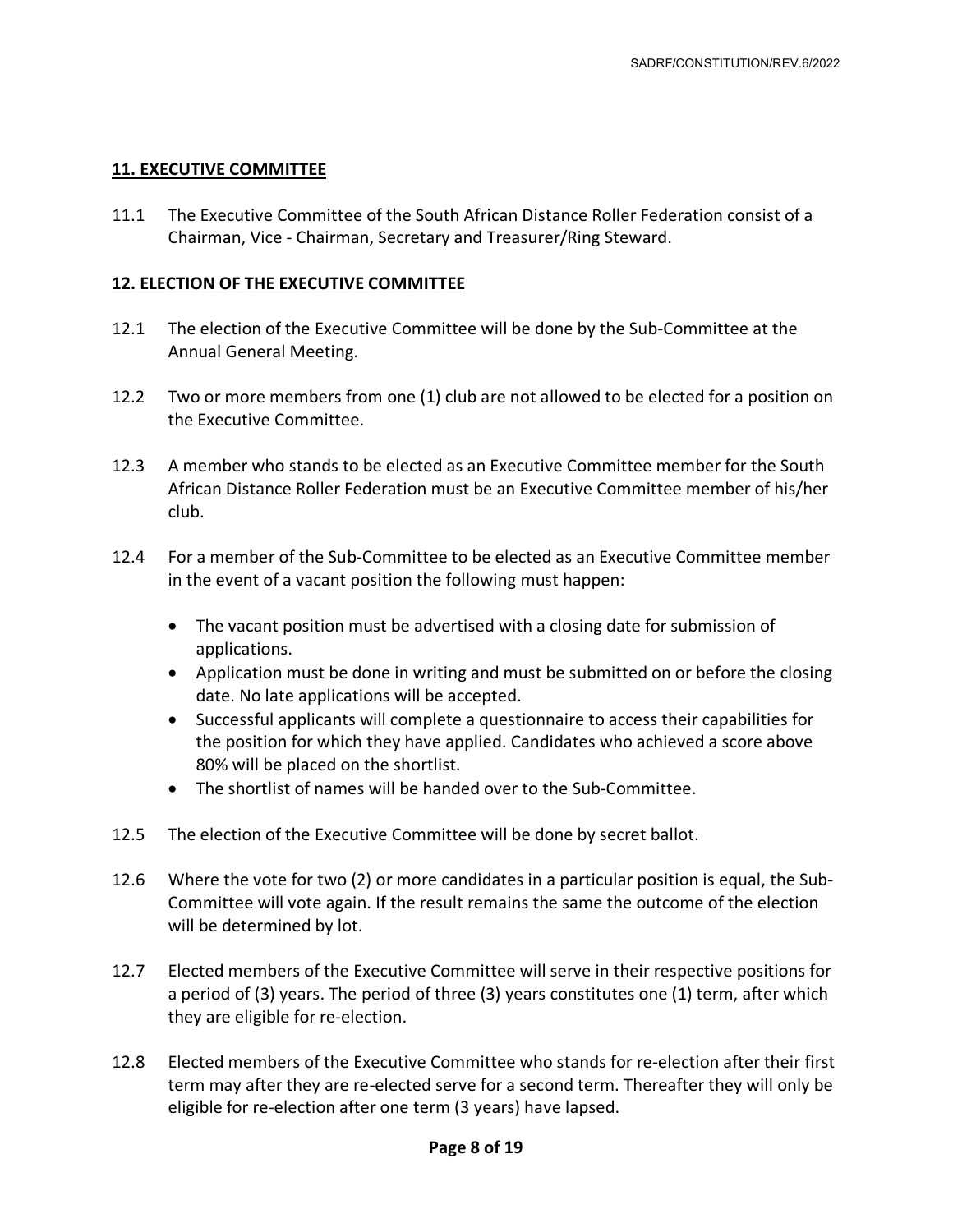12.9 In the event of death, resignation, or incapacity of an Executive Committee member a new member will be elected in terms of rules 12.3, 12.4 and 12.5 and will serve in his elected position until the end of the term after which he is eligible for re-election.

## **13. DUTIES AND PRIVILEGES OF THE EXECUTIVE COMMITTEE**

- 13.1 To participate in all meetings and functions of the South African Distance Roller Federation.
- 13.2 The property and handling of South African Distance Roller Federation affairs vest in the Executive Committee.
- 13.3 Members will take the necessary decisions and steps to implement the rules of the Constitution.
- 13.4 Members will represent the South African Distance Roller Federation in any matter of general importance to the Federation.
- 13.5 Members will subject themselves to the rules of the Constitution, to maintain discipline amongst affiliated clubs.
- 13.6 Members will regulate and control the finances of the South African Distance Roller Federation.
- 13.7 The Executive Committee in conjunction with the Sub-Committee will determine the awards for the annual prize giving ceremony on the Annual General Meeting.
- 13.8 Members will lay down rules and make recommendations at the Annual General Meeting to improve the functioning and wellbeing of the South African Distance Roller Federation.
- 13.9 As far as reasonably possible the Executive Committee members will make at least one (1) annual club visits per club affiliated with the South African Distance Roller Federation.

# **14. SUB-COMMITTEE**

14.1 The Sub-Committee for the South African Distance Roller Federation will consist of three Executive Committee members from every affiliated club.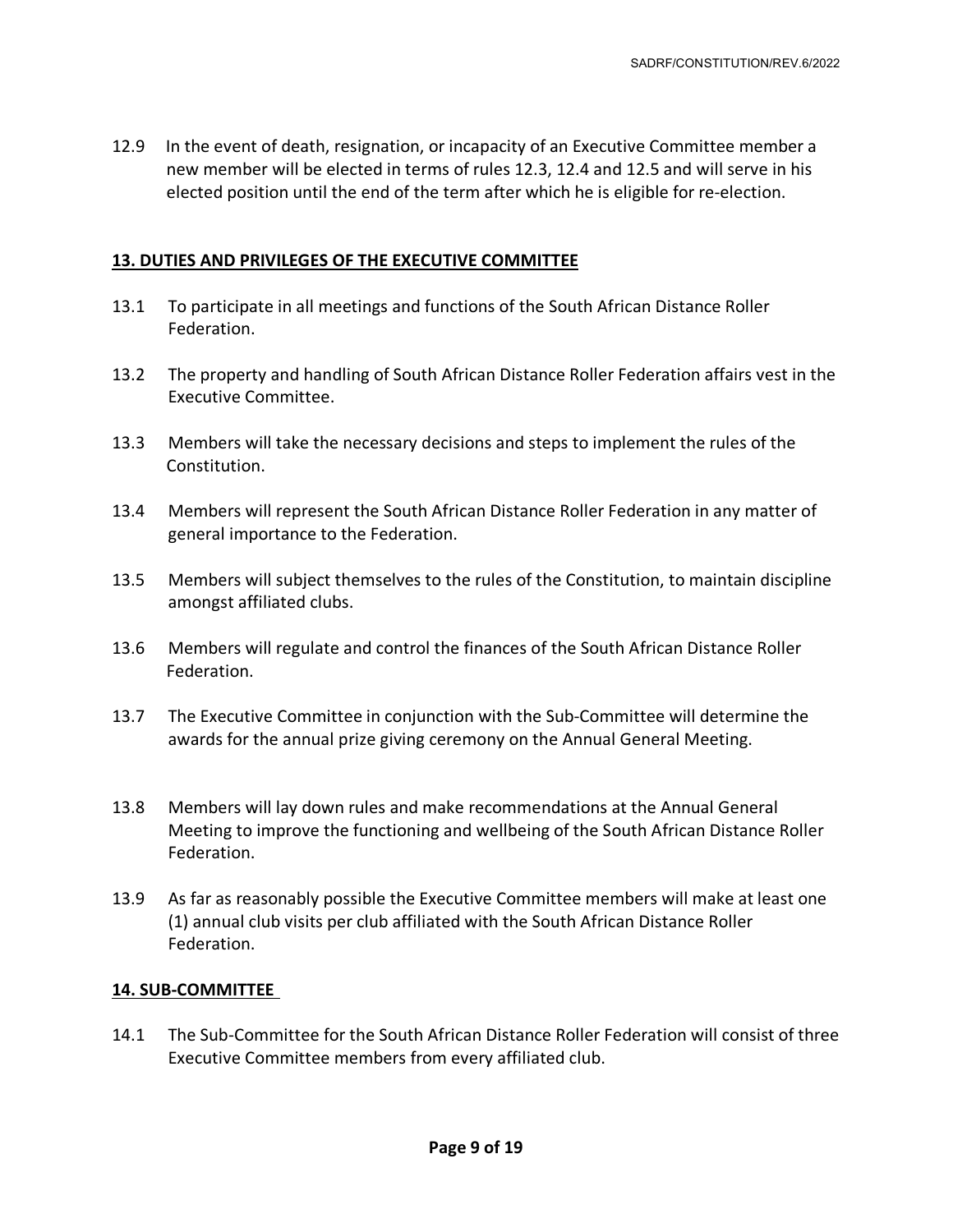14.2 Members will serve on the South African Distance Roller Federation Sub-Committee for a period of three (1) years where after they are eligible for re-election.

#### **15. DUTIES AND PRIVILEGES OF THE SUB-COMMITTEE**

- 15.1 To participate in all meetings and functions of the South African Distance Roller Federation.
- 15.2 To ensure that all member applications, pigeon registrations as well as member registration forms are completed and sent to the South African Distance Roller Federation Secretary and Treasurer.
- 15.3 To ensure that club ring orders are placed and sent to the South African Distance Roller Federation Ring Steward in time.
- 15.4 To do member recruiting on a continuous basis to ensure growth in the South African Distance Roller Federation.
- 15.5 To assist the Executive Committee to determine the awards for the annual prize giving ceremony on the Annual General Meeting.

## **16. MEETINGS.**

- 16.1 Meetings will only be held once quorum is formed by no less than two thirds of the Committee members present.
- 16.2 The Annual General Meeting will be held in February of each year. Only Executive and Sub- Committee members will attend the meeting.
- 16.3 The Executive or the Sub-Committee will meet as often as necessary to carry out the business of the South African Distance Roller Federation.
- 16.4 Except for any amendment to the Constitution, a motion will only be accepted when passed by a majority vote of members present at a meeting.
- 16.5 The Chairman will have a normal as well as a deciding vote during any meeting.
- 16.6 Records and minutes of all Sub-Committee meetings will be available to members on request, given proper notice to the Executive Committee.

#### **17. FINANCES**

17.1 South African Distance Roller Federation fees will be determined by the Annual General Meeting.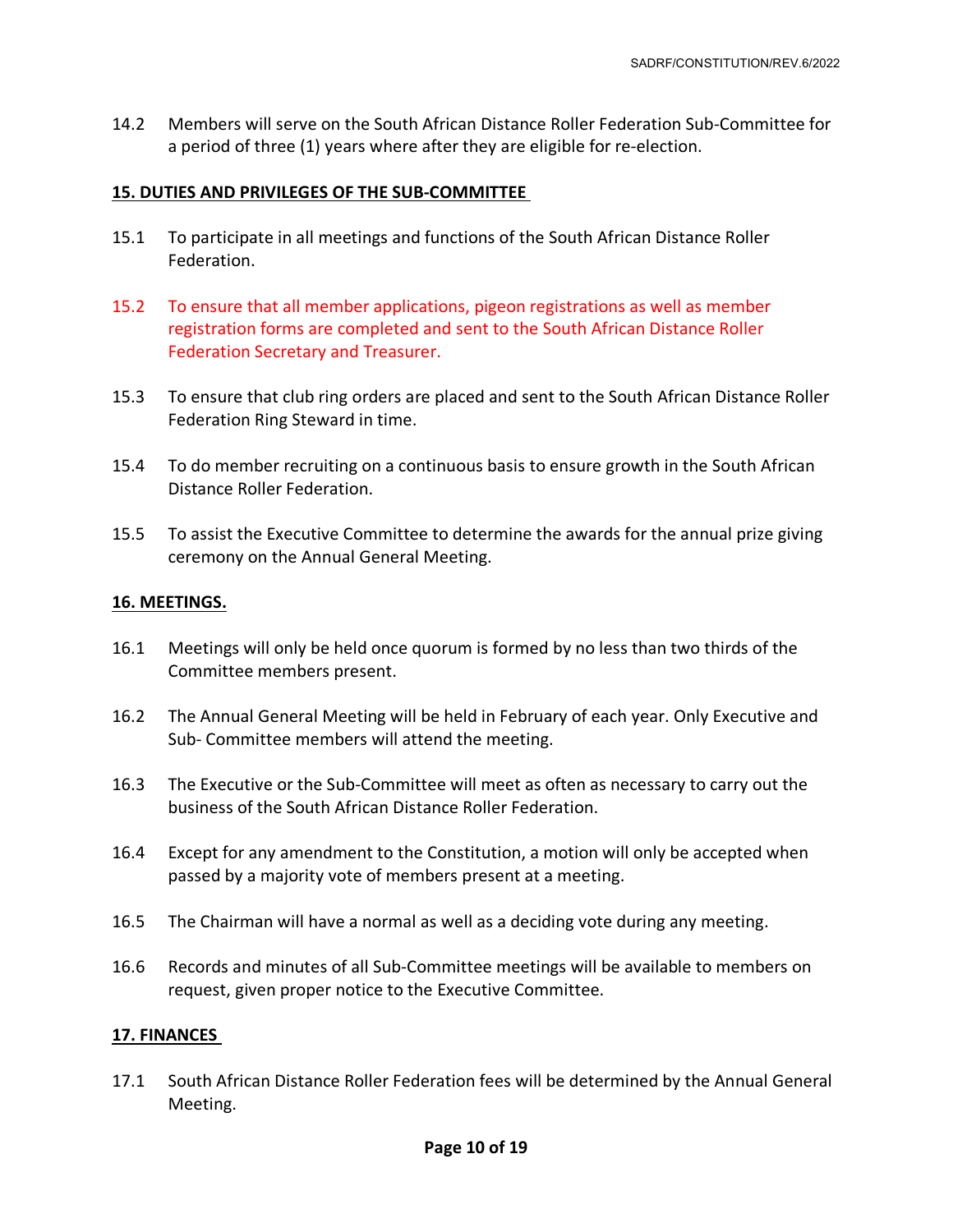- 17.2 All members who wishes to renew their membership must do so by the end of February each year.
- 17.3 Flying members will pay a registration fee which includes their ring fees for 50 rings.
- 17.4 New members will pay a prorated registration fee at the time of joining the South African Distance Roller Federation.
- 17.5 Individual and Single members will pay a registration fee as determined and approved by the Annual General Meeting.
- 17.6 Members of a partnership will pay a registration fee as determined and approved by the Annual General Meeting.
- 17.7 Non flying Members will pay a registration fee as determined and approved by the Annual General Meeting.
- 17.8 Existing members will pay a registration fee as determined and approved by the Annual General Meeting. This fee is payable before the commencement of the first competition.
- 17.9 A flying member will pay **"***ALL"* competition fees irrespective of whether he competes in a monthly competition or not.
- 17.10 Financial records will be available to members on request, given proper notice to the Executive Committee.
- 17.11 Payment Advice forms will always be accompanied by the proof of payment made to the South African Distance Roller Federation and sent via email to [secretary@sadrf.co.za](mailto:secretary@sadrf.co.za) and [treasurer@sadrf.co.za](mailto:treasurer@sadrf.co.za) by the affiliated club Treasurer.
- 17.12 Competition fees will be split where 70% of the fee is allocated for awards and 30% of the fee is allocated for administration fees by the South African Distance Roller Federation.
- 17.13 Members with outstanding fees must first settle their debt before they are allowed to register to compete in the new season.
- 17.14 The SADRF will at all time have a bank account with a registered financial service provider (FSP) where at least two EXCO members have signing authority.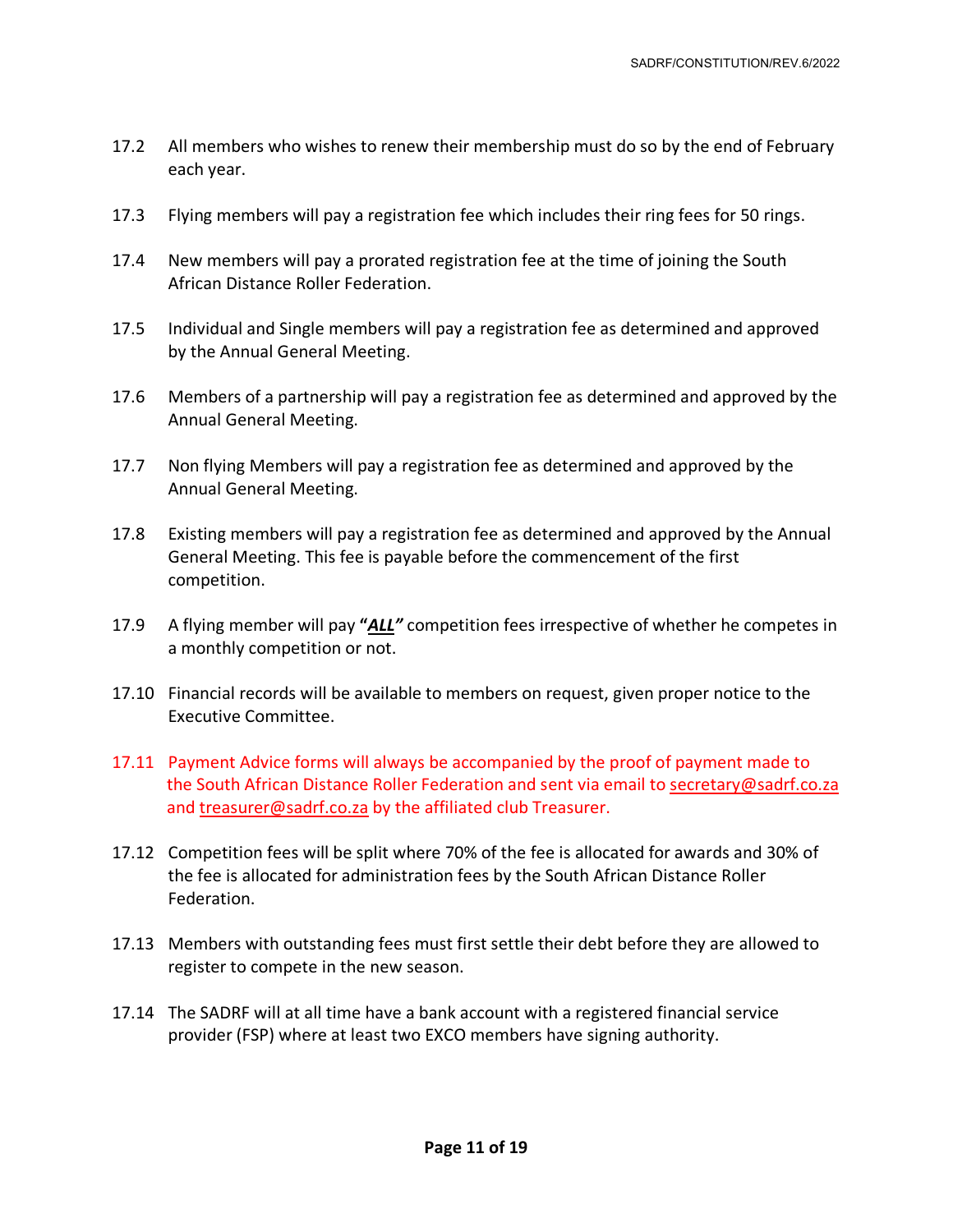#### **18. RINGS**

- 18.1 Only fully paid up members with no outstanding debt to the South African Distance Roller Federation will be allowed to order rings.
- 18.2 South African Distance Roller Federation rings will only be ordered once a year in May.
- 18.3 Members who order South African Distance Roller Federation rings must provide proof of payment before any rings will be ordered.
- 18.4 A minimum of 50 rings must be ordered by members.
- 18.5 Rings will be ordered and distributed by the South African Distance Roller Federation's Ring Steward.
- 18.6 The South African Distance Roller Federation rings consist of a solid closed aluminium inner ring with printed sticker and transparent plastic outer ring coating as per the South African National Pigeon Organization standard.
- 18.7 The ring colour will change every year in accordance with the South African National Pigeon Organization standard.
- 18.8 The South African Distance Roller Federation only accepts closed size 7 to 7.5mm rings for registered competition birds. No other ring size will be accepted.
- 18.9 The South African Distance Roller Federation will only accept the 'B' category ring from the National Fancy Pigeon Association and the South African Fancy Pigeon Association.
- 18.10 Members sharing rings must notify the South African Distance Roller Federation Ring Steward in writing with particulars of new ownership.
- 18.11 Only rings with Name and or Club Name, number and year will be accepted by die South African Distance Roller Federation.

#### **19. SCORE SHEETS**

- 19.1 Only South African Distance Roller Federation Score Sheets will be accepted for competitions.
- 19.2 Before any Score Sheet is accepted by the South African Distance Roller Federation it must be signed by all five (5) Judges, Club Chairman, Umpire and Participating member.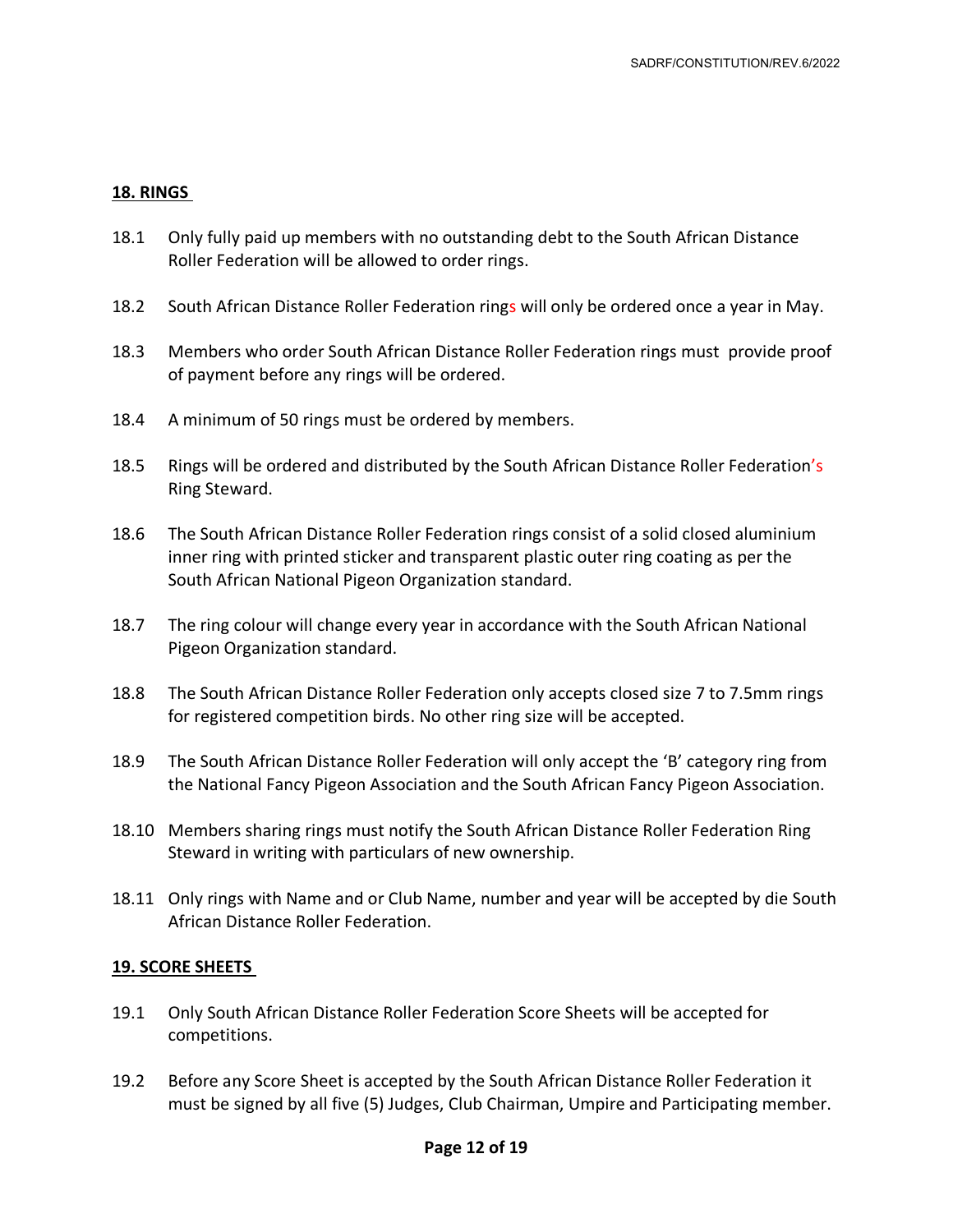19.3 Score Sheets must be sent to the email address [secretary@sadrf.co.za](mailto:secretary@sadrf.co.za) on the first working day directly following the competition, this includes Score Sheets of participants who did not qualify for a re-flight.

#### **20. COMPETITIONS**

- 20.1 The South African Distance Roller Federation league consists out of eight (8) competitions, which will be held from March to October of each year.
- 20.2 Competitions may not be carried over to the next month, if for some reason the competition could not be completed in a month the member forfeits that competition and will receive a zero (0) score.
- 20.3 Clubs must notify the South African Distance Roller Federation Secretary of date, time and member route seven (7) days prior to each competition.

#### **21. COMPETITION RULES**

- 21.1 The duration of a competition will be fifteen minutes.
- 21.2 All the members of a club will compete on the same day, unless a member qualifies for a re-flight.
- 21.3 Clubs are allowed to fly two or more panels with the understanding that rules 21.2, 26.1, 26.2 and 26.3 applies.
- 21.4 Score Sheets must be handed in at the first person on the competition route.
- 21.5 Participants are allowed to hand in two Score Sheets, but they must choose which Score Sheet to use before start of his competition.
- 21.6 A competition kit consists of five (5) pigeons, and two (2) reserve pigeons are permissible.
- 21.7 A participant has five (5) minutes after releasing his pigeons in which to shout "time" only then will his pigeons be judged.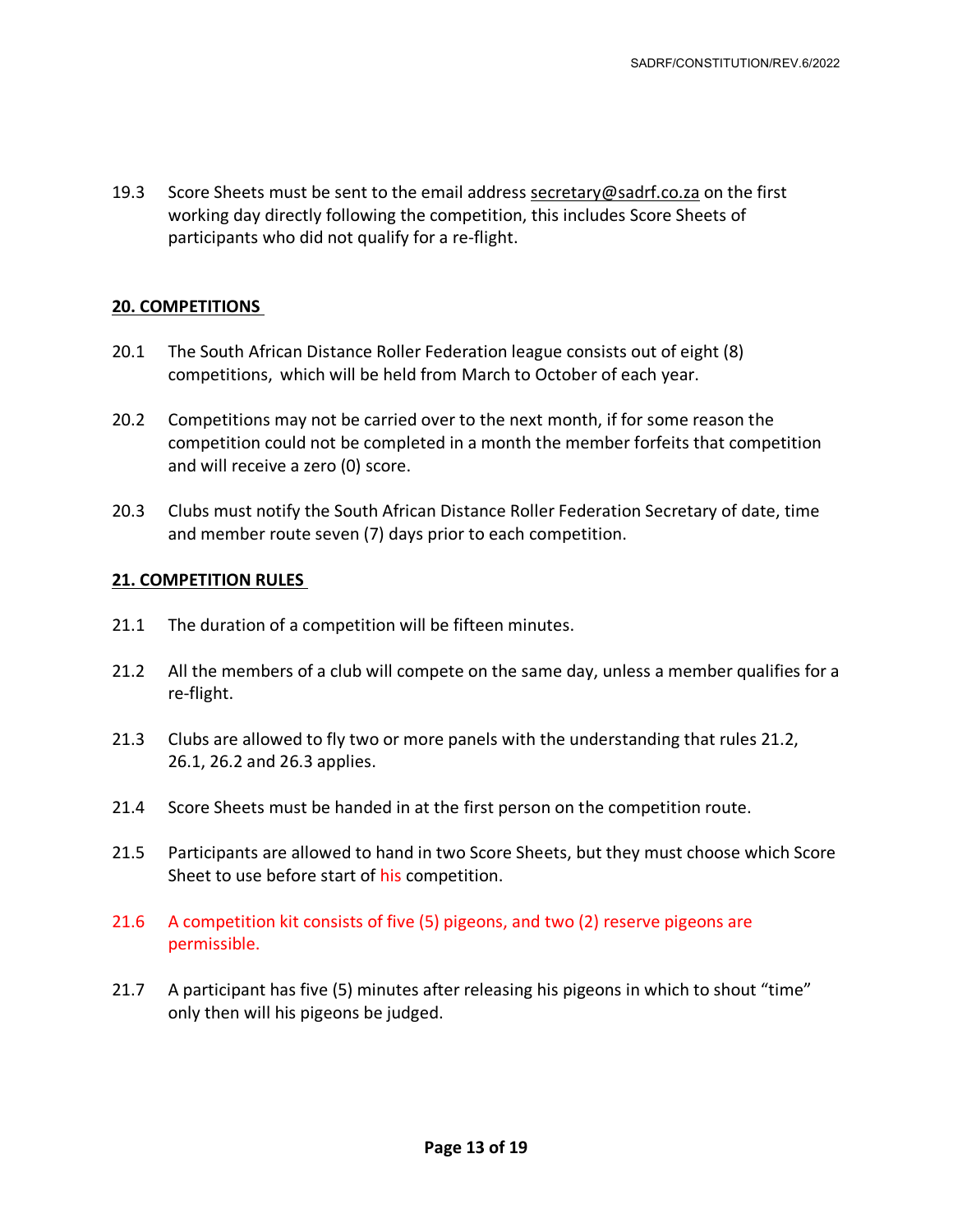- 21.8 Every roll exceeding one (1) second will be recorded as a roll score. Only the improved score will be recorded on the Score Sheet, judges must call out every score, where the score is not an improvement the score must be called out followed by *"NO IMPROVEMENT".*
- 21.9 A pigeon may only be judged if it forms part of the kit, or when it is within the five (5) minute *"TIME"* period after rolling or leaving the kit.
- 21.10 No score may be afforded to a pigeon that cannot be positively identified by the appointed Judge and/or appointed Umpire. No inference will be permitted by any other participating or non-participating members or visitors.

# **22. FLY RULES**

22.1 Pigeons must fly for the duration of the competition to be awarded one (1) bonus point for flying.

# **23. GROUPING RULES**

- 23.1 Any pigeon leaving the kit in the first 10 minutes of the competition gets five (5) minutes to re-group before it is awarded two (2) bonus points for grouping.
- 23.2 A pigeon that rolls one (1) second and longer in the duration of the competition as per rule 20.1 gets five (5) minutes to re-group before it is awarded two (2) bonus points for grouping, this includes a pigeon that rolls in the last 5 minutes in a competition.

# **24. ROLL DOWN RULES**

- 24.1 Where a pigeon rolls down in plain sight for the duration of the competition it has (5) minutes to take flight undisturbed before it is disqualified for rolling down.
- 24.2 A pigeon that rolls down behind an obstruction has (5) min to reappear before it is disqualified for rolling down.
- 24.3 The roll down rules *MUST* always be applied in conjunction with the GROUPING RULES.
- 24.4 A pigeon must re-appear within five (5) minutes after rolling down even if the competition time has expired, the pigeon must be awarded five (5) minutes to re appear undisturbed.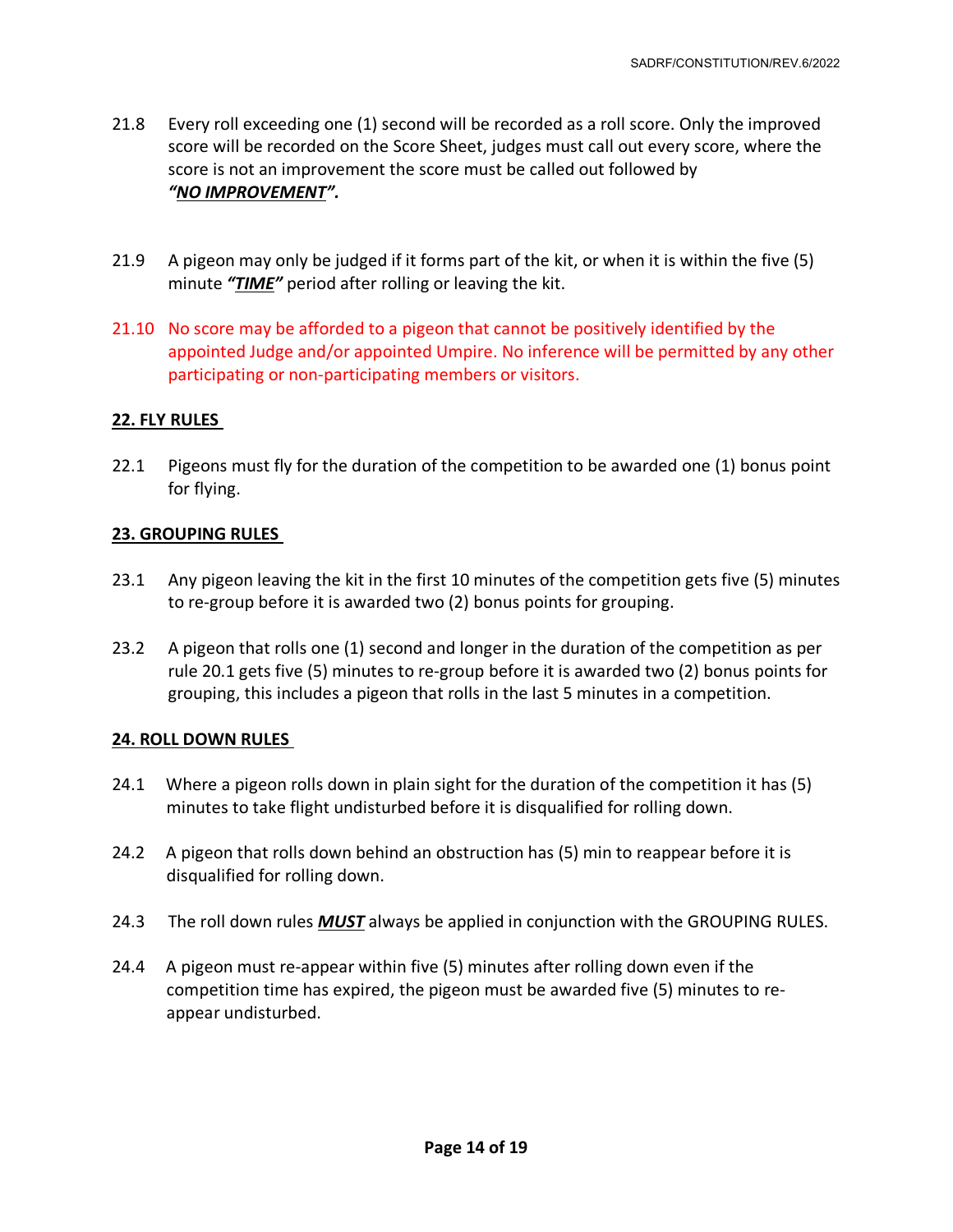## **25. SETTLE RULE**

25.1 A pigeon that settles forfeits all points awarded to it. This includes a pigeon that has rolled down, took flight in the allowed five (5) minutes as per rule 23.1 and 23.2 but then settles.

#### **26. JUDGING**

- 26.1 A judging panel will consist of five (5) Judges and one (1) Umpire.
- 26.2 A judge is not allowed to simultaneously judge two or more pigeons during a competition.
- 26.3 A participating member is not allowed to judge his/her own pigeons.
- 26.4 The participating member or any other member, visitors that is not part of the current Judging panel at the Participating member may under no circumstances interfere with the scribe or judging of his/her pigeons unless requested by the Umpire and/or Judge to identify a pigeon.
- 26.5 The score given by a judge will always be accepted unless it is overruled by the Umpire.
- 26.6 The Umpire is the only judge to overrule a decision, his decision is final.
- 26.7 Electronic stop watches will be used to judge. The true reading on the stopwatch will be recorded.
- 26.8 A Novice will rotate between judges during the first three (3) months of joining, he will then be evaluated by a member of the Executive Committee from his club to ensure that he qualifies as a judge.
- 26.9 Family members are not allowed to judge each other's pigeons.
- 26.10 Partnership members are not allowed to judge their own birds.
- 26.11 Non flying members must be affiliated at a club and may only judge if the Umpire is a flying member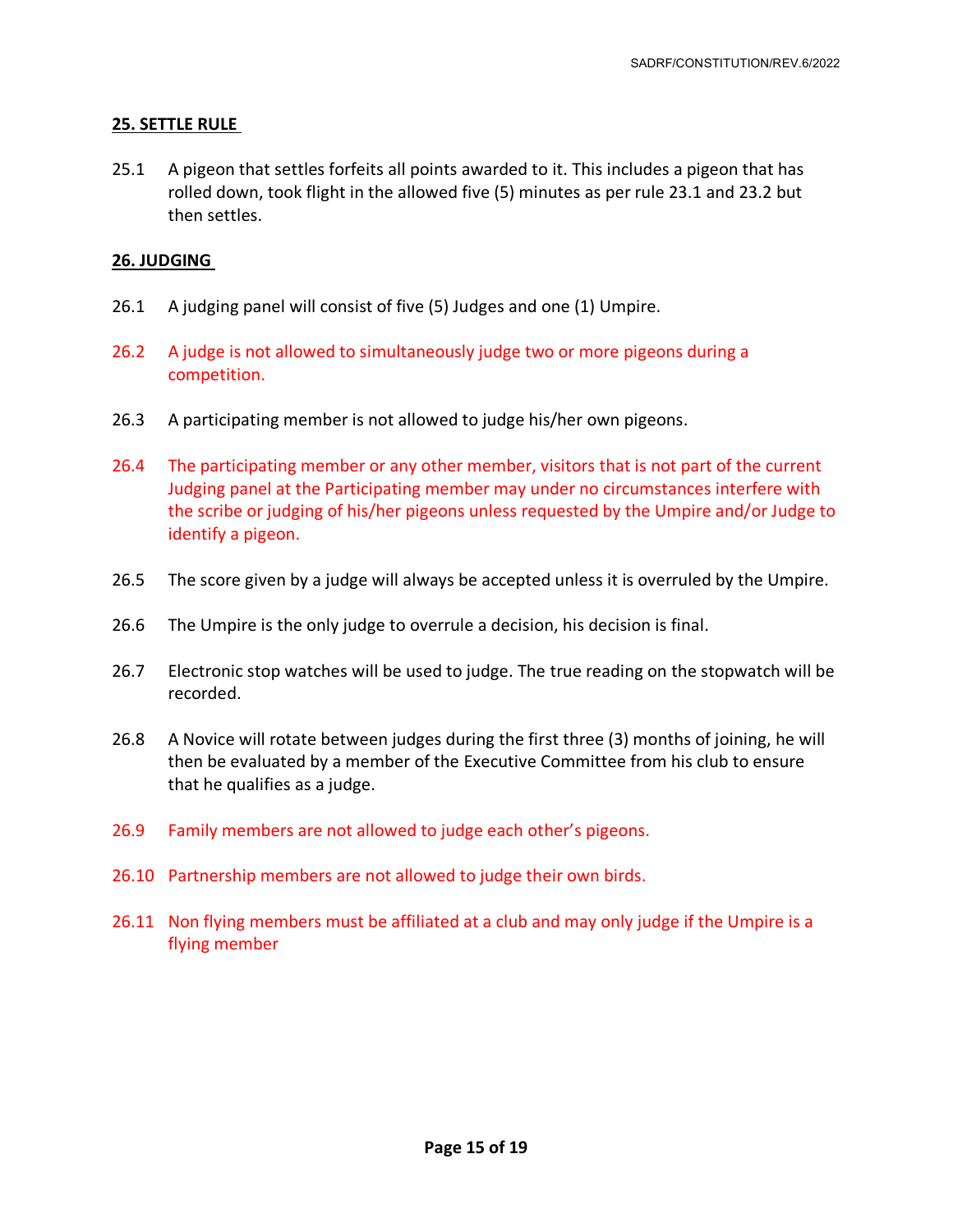#### **27. RE-FLIGHT**

- 27.1 A participating member will only qualify for a re-flight in cases of:
	- Rain
	- Hail storms
	- Total cloud cover
	- Where birds of prey **"***STRIKE"* the kit
- 27.2 Only the effected participant qualifies for a re-flight, all the other participants retain their score and may not take part in the re-flight.
- 27.3 Where a bird of prey has struck the kit the competition may be suspended on request of the participant, the participant will be given the option to retain his/her score or apply for a re-flight, once he/she has made a decision it cannot be changed.
- 27.4 When tested positive for Covid or when in isolation for Covid. The necessary Doctors documents must be sent to the Executive Committee to apply for a re-flight. The Executive Committee will have the final decision.
- 27.5 The re-flight will be seen as a new competition and the same rule as for a monthly competition will apply.

#### **28. MONTHLY RESULTS**

- 28.1 Monthly results will be announced after all the affiliated clubs have flown and the results have been reviewed by the Chairman.
- 28.2. October/Final results will only be presented at the Year End Function and prize giving ceremony.
- 28.2 The  $1^{st}$ ,  $2^{nd}$  and  $3^{rd}$  place scoresheets of each competition must be displayed on the subcommittee communication forum.

#### **29. AWARDS**

- 29.1 Categories in which members compete are:
	- Monthly competition winners  $(1<sup>st</sup>, 2<sup>nd</sup>$  and  $3<sup>rd</sup>$  place) are awarded.
	- League Champion
	- Best Bird
	- Longest Roll
	- Highest Competition Score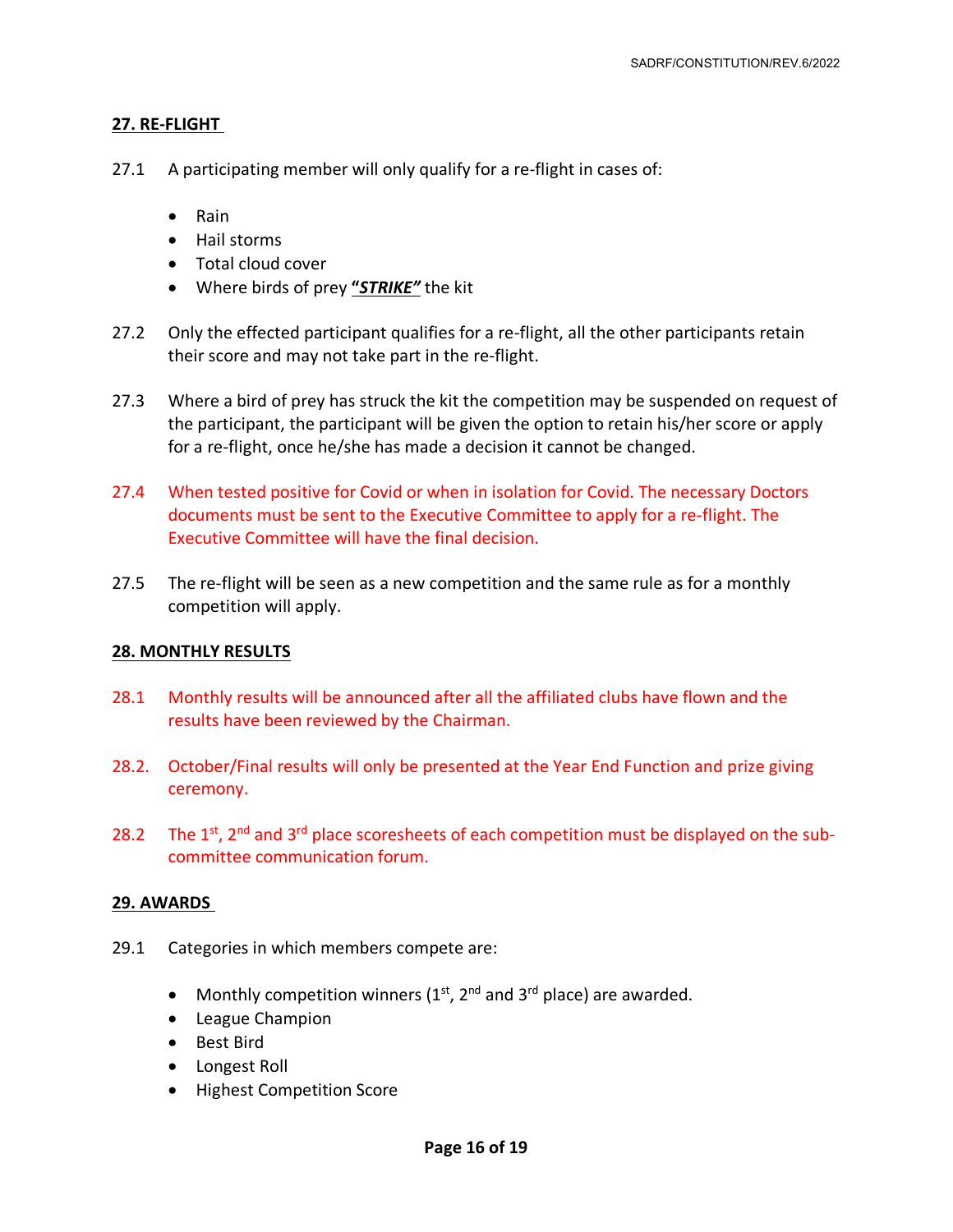- Best Novice
- Best Junior
- 29.2 In order for a pigeon to qualify for the Best Bird or Longest Roll category it must comply with rule 30.1 and be alive at the end of the league which ends on 31 October of each year.
- 29.3 Monthly competition awards are calculated where the:
	- $\bullet$  1<sup>st</sup> place winner receives 50% of amount allocated in 17.12
	- 2<sup>nd</sup> place winner receives 30% of the remaining amount.
	- $\bullet$  3<sup>rd</sup> place winner receives 20% of the remaining amount.
- 29.4 Monthly awards will be calculated on the actual monthly sum received.

## **30. NATIONAL AWARDS**

- 30.1 Annual national award trophies are for:
	- South African Distance Roller Federation League Champion (Highest score total out of eight (8) competitions)
	- Best Bird (Pigeon must compete in at least 5 competitions to qualify)
	- Longest Roll (Only the seconds rolled count)
	- Highest Competition Score (The highest score in eight competitions)
	- Best Novice (A minimum of two (2) competing members is required)
	- Best Junior (A member must be under the age of 18 years)
- 30.2 The following trophies are floating trophies and remains the property of the South African Distance Roller Federation:
	- League Champion
	- Best Bird
	- Longest Roll
	- Highest Competition Score

#### **31. ANNUAL AUCTION**

- 31.1 The annual auction will be held in November of each year where possible
- 31.2 Auction rules will be decided on, during a Special General Meeting, this may include but is not limited to:
	- Date
	- Time
	- Venue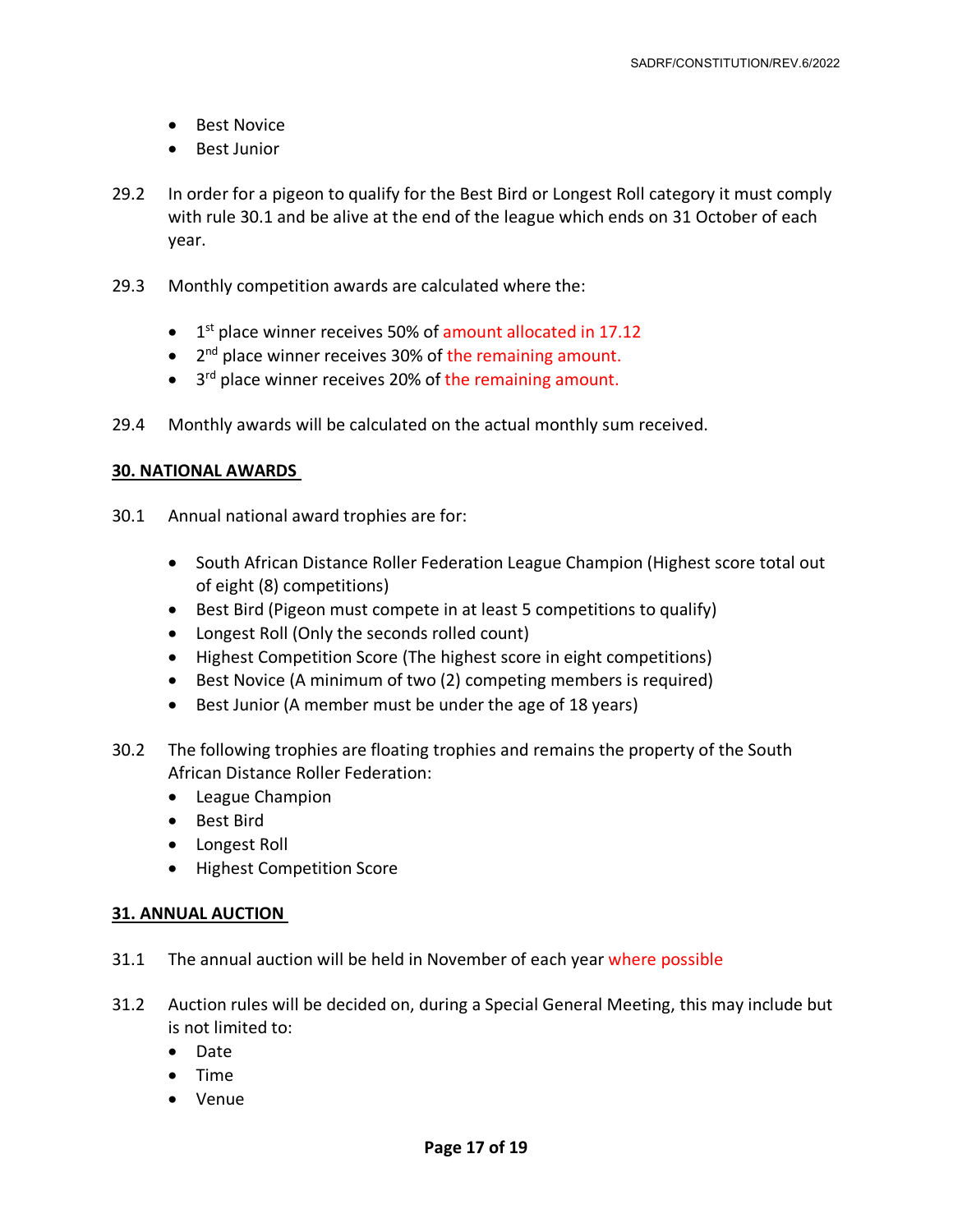## **32. ANNUAL SHOW**

- 32.1 The SA distance roller pigeon is a working as well as an exhibition pigeon therefore the South African Distance Roller Federation will host an annual show.
- 32.3 Show rules will be decided on during a Special General Meeting. These may include but are not limited to:
	- Date
	- Time
	- Venue
	- Registration fee
	- Categories
	- Awards

# **33. DISCIPLINE**

- 33.1 All members of the South African Distance Roller Federation will be subjected to disciplinary measures where a member acts contrary to any regulations or rule of the constitution or act in any way that places the name of the South African Distance Roller Federation in disrepute.
- 33.2 If found guilty by the Executive Committee the Executive Committee reserves the right to suspend or expelled members for their misconduct from the South African Distance Roller Federation, in which case he/she forfeits all rights to any awards.
- 33.3 A member has the right to appeal the outcome and if two-thirds of the Executive Committee reaffirms the decision, the member will be suspended with immediate effect.
- 33.4 When membership of one member of a partnership is terminated or suspended, it means the termination of that partnership as a whole.

# **34. SOUTH AFRICAN NATIONAL PIGEON ORGANIZATION AFFILIATION (SANPO)**

34.1 The South African Distance Roller Federation is a recognized affiliate of the South African National Pigeon Organization and is therefore bound by their Constitution.